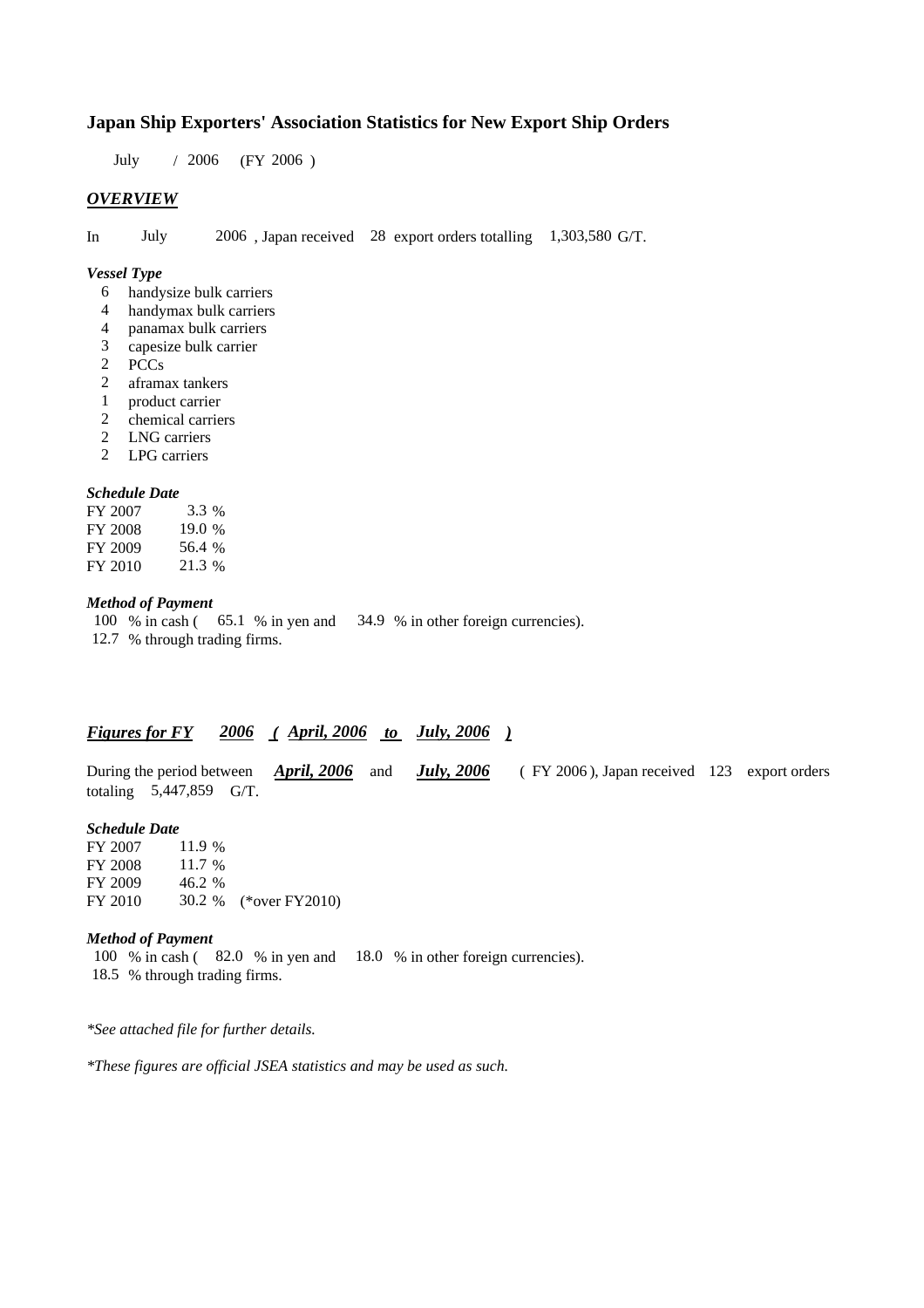# Based on Fiscal Year

No. G/T No. G/T No. G/T No. G/T No. G/T No. G/T No. G/T No. G/TGeneral Cargos | 31 795,950 5 116,300 6 96,000 1 10,400 1 3,940 0 0 8 110,340 13 226,640 Bulk Carriers | 262 | 11,659,326 65 2,541,310 25 1,118,070 22 852,270 16 639,400 19 803,980 82 3,413,720 187 7,384,930 Tankers | 136| 6,187,410|| 61| 3,078,650| 12| 773,250| 3| 151,800| 9| 499,149| 9| 499,600| 33| 1,923,799|| 104| 5,726,699 Combined Carriers 0 0 0 0 0 0 0 0 0 0 0 0 0 0 0 0Others | 1 | 7,000 || 0 || 0 || 0 || 0 || 0 || 0 || 0 || 1 | 7,000 || 1 | Total 430 18,649,686 131 5,736,260 43 1,987,320 26 1,014,470 26 1,142,489 28 1,303,580 123 5,447,859 305 13,345,269 FY 2006 / FY2005 (%) \* 100.4 389.5 183.9 142.6 120.0 68.2 117.0 \*\* 169.2 In CGT | | 9,498,293| | 2,726,058| | 941,022| | 548,724| | 569,433**| | 7**21,115**| | 2,780,294|| | 6,590,992** Description Apr 05 to Mar 06 March 2006 April 2006 2006 2006<br>No. 6/T No. 6/T No. 6/T No. 6/T No. 6/T Apr 05 to Mar 06 | March 2006 | April 2006 | 2006 | June 2006 | July 2006 | Apr 06 to Jul 06 || Jan 06 to Jul 06

*Figures for shipbulding orders of 500 G/T and over for export as steel vessels placed with JSEA members are covered.*

\*FY 2005/FY2004

\*\*Calender Year 2005

JSEA (August 2006)

# New Export Orders Placed in July 2006 (FY 2006)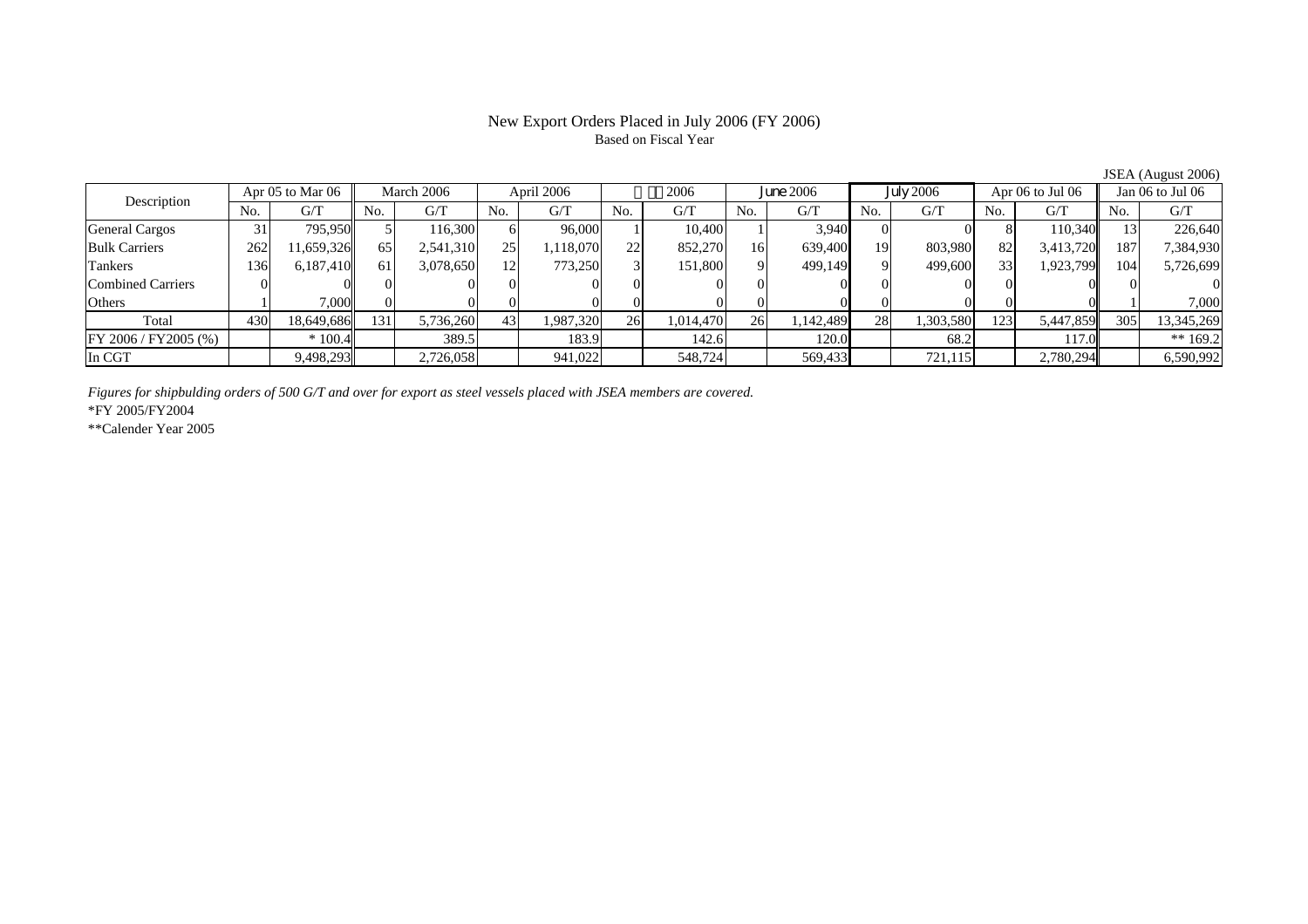### Export Ships Delivered in July 2006 (FY 2006) Based on Fiscal Year

No. I G/T II No. I G/T II No. I G/T II No. I G/T G/T II No. I G/T II No. I G/T II No. I G/T II No. I G/T II No  $\mathrm{G}/\mathrm{T}$ General Cargos 25 956,448 6 274,284 1 9,725 2 125,794 6 195,487 0 0 9 331,006 18 628,854 Bulk Carriers 221 9,620,117 22 927,661 20 1,052,656 13 499,749 21 999,224 18 746,462 72 3,298,091 146 6,562,783 Tankers | 70 | 4,513,850 || 10 | 713,387 | 4 | 268,097 | 4 | 154,856 | 4 | 283,728 | 7 | 637,004 | 19 | 1,343,685 | 41 | 2,77 Combined Carriers 0 0 0 0 0 0 0 0 0 0 0 0 0 0 0 0Others | 0 | 0 | 0 | 0 | 0 | 0 | 0 | 0 | 0 | 0 | 0 | 0 Total 316 15,090,415 38 1,915,332 25 1,330,478 19 780,399 31 1,478,439 25 1,383,466 100 4,972,782 205 9,967,171 FY 2006 / FY2005 (%) \* 112.2 127.5 119.8 136.6 118.1 84.3 108.7 \*\* 113.1 In CGT | | 7,200,302 | | 974,550 | | 605,720 | | 404,556 | | 692,233 | | 661,048 | | 2,363,557 | | 4,846,301 March 2006 April 2006 May 2006 Description Apr 05 to Mar 06 | March 2006 | April 2006 | May 2006 | June 2006 | July 2006 | Apr 06 to Jul 06 || Jan 06 to Jul 06

*Deliveries of new shipbuilding orders of 500 G/T and over for export as steel vessels placed with JSEA members are covered.*

\*FY 2005/FY2004

\*\*Calender Year 2005

JSEA (August 2006)